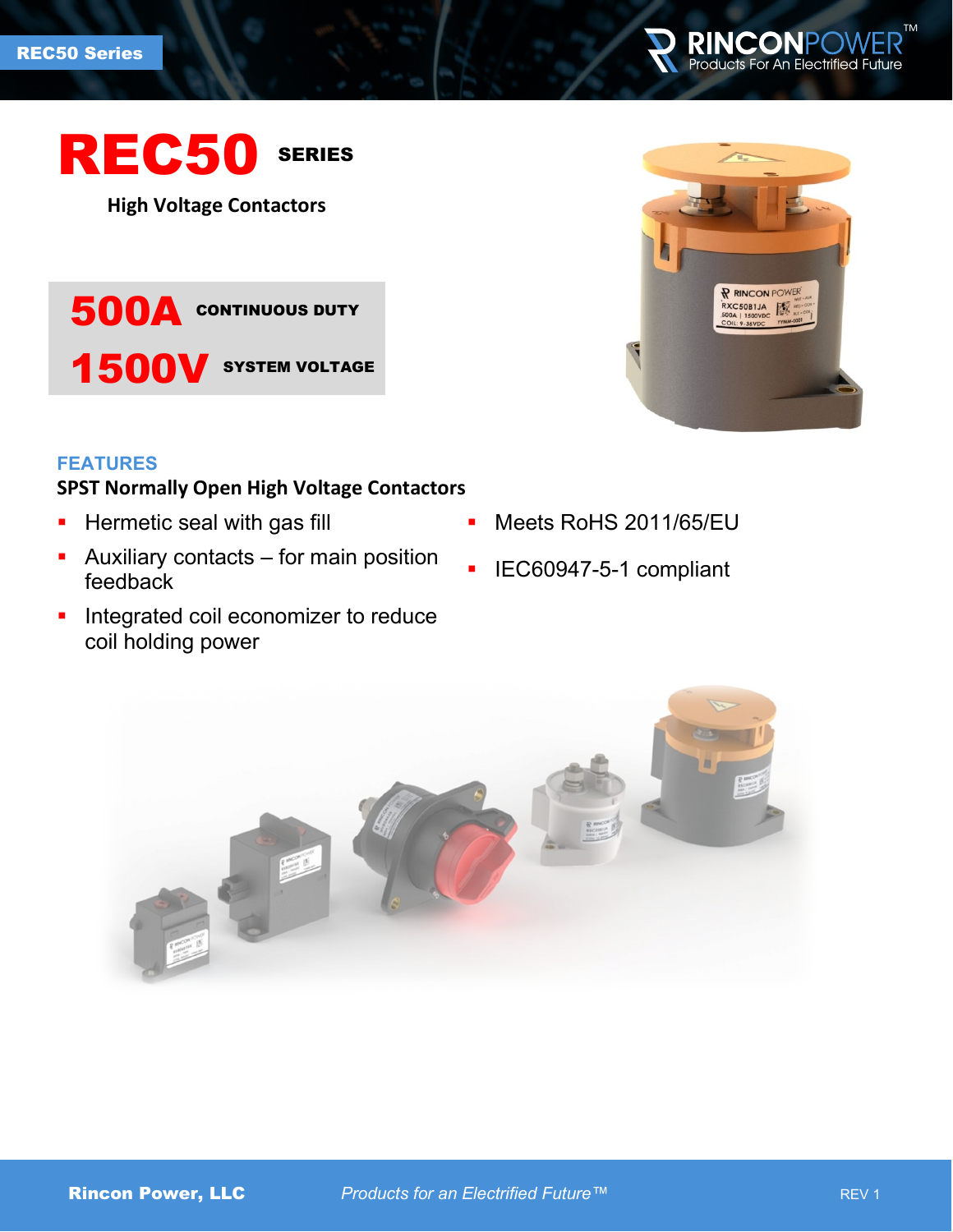

#### **PERFORMANCE**

| <b>TABLE 1. SPECIFICATIONS</b>                    |                                            |  |
|---------------------------------------------------|--------------------------------------------|--|
| <b>CHARACTERISTIC</b>                             | <b>MEASURE</b>                             |  |
| <b>Contact Arrangement</b>                        | Form X, SPST NO                            |  |
| Max Switching Voltage                             | 1.500 VDC                                  |  |
| Dielectric Withstand Voltage Across Open Contacts | 4,500 VAC, 1 minute<br>4,500 VDC, 1 minute |  |
| Continuous Current (250mm <sup>2</sup> conductor) | 500A                                       |  |
| <b>Overload Current</b><br>1 minute               | 1.000A                                     |  |
| 30 seconds                                        | 2.000A                                     |  |
| Make and Break                                    | See table                                  |  |
|                                                   |                                            |  |
| Min Insulation Resistance                         | 1,000 Mohm @ $1,000V$                      |  |
| Contact Voltage Drop (Max)                        | 50mV @ 100A                                |  |
| Operate Time (Max, incl bounce)                   | 40ms                                       |  |
| Release Time (Max)                                | 12ms                                       |  |
| Shock - Functional, 1/2 Sine, 11ms                | 20G                                        |  |
| Shock - Destructive, 1/2 Sine, 11ms               | 50G                                        |  |
| <b>Operating Temperature</b>                      | -40 $^{\circ}$ C to 85 $^{\circ}$ C        |  |
| Ingress Protection                                | Exceeds IP69, (Hermetically sealed)        |  |
| Mechanical life                                   | 200.000                                    |  |
| <b>AUXILIARY CONTACTS</b>                         | <b>MEASURE</b>                             |  |
| <b>Contact Arrangement</b>                        | <b>SPST</b>                                |  |
| <b>Continuous Current</b>                         | 3A                                         |  |
| <b>Minimum Current</b>                            | 100mA @ 8V                                 |  |
| <b>COIL</b>                                       | <b>MEASURE</b>                             |  |
| <b>Nominal Voltage</b>                            | 12-36 VDC                                  |  |
| Pick-up Voltage (Max)                             | 9 VDC                                      |  |
| Drop-out Voltage (Min)                            | 5 VDC                                      |  |
| Inrush Current (Max)                              | 3.8A                                       |  |
| <b>Holding Current</b>                            | 0.34A @ 12 VDC<br>$0.16A$ @ 24 VDC         |  |



| <b>TABLE 2. RESISTIVE LOAD SWITCHING</b><br>(MAKE / BREAK DATA) |                |                                   |  |  |
|-----------------------------------------------------------------|----------------|-----------------------------------|--|--|
| <b>BI-DIRECTIONAL</b>                                           |                | <b>CYCLES</b>                     |  |  |
| <b>VOLTAGE</b>                                                  | <b>CURRENT</b> | $(1$ cycle = 1 make + 1<br>break) |  |  |
| 750V                                                            | 500A           | 1.000                             |  |  |
| 1500V                                                           | 200A           | 1.000                             |  |  |